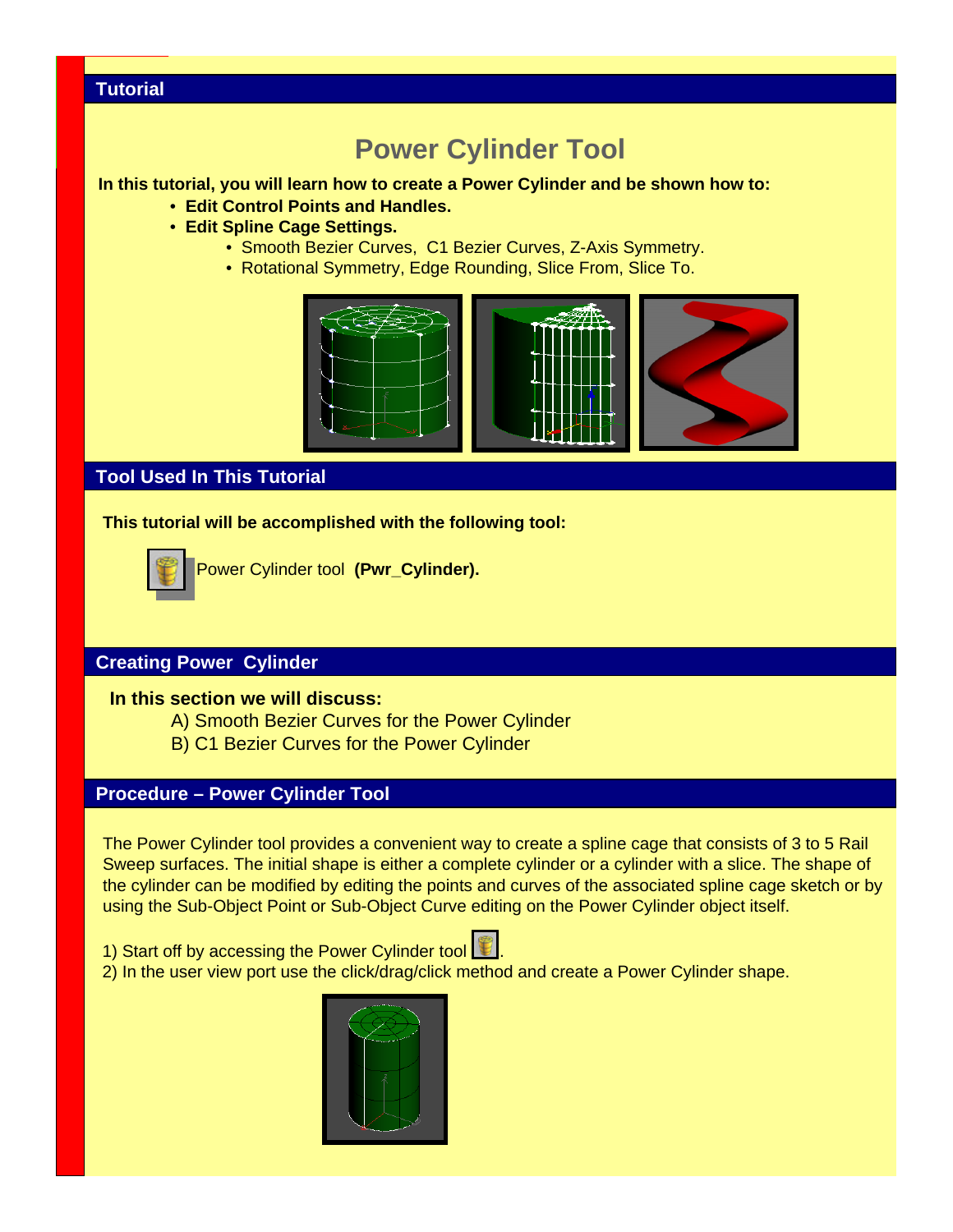3) While the shape is still selected, go into the modify mode. Under the Power Cylinder Parameters roll out, you can change the Height, Cap, and Side segments of your shape by adjusting the spinners. Change the Height and Cap segments to 5 and the Side segments to 10 for this example. By increasing the number of segments in your shape will allow for more detail.



4) Change the Height, Cap, and Side segments of your shape back to the original settings of 3, 3, and 6 respectively. Check the "Slice On" option under the Power Cylinder Parameters roll out. When enabled, this option will create a Slicing of the cylinder and the creation of corresponding start and end face rail sweeps.



5) Now adjust the "Slice From" spinner to 45. As you adjust the spinner, an angle opening occurs starting from zero degrees on the X-axis. This sliced space will open in a counter clock-wise direction. (Observing from the top view point.)

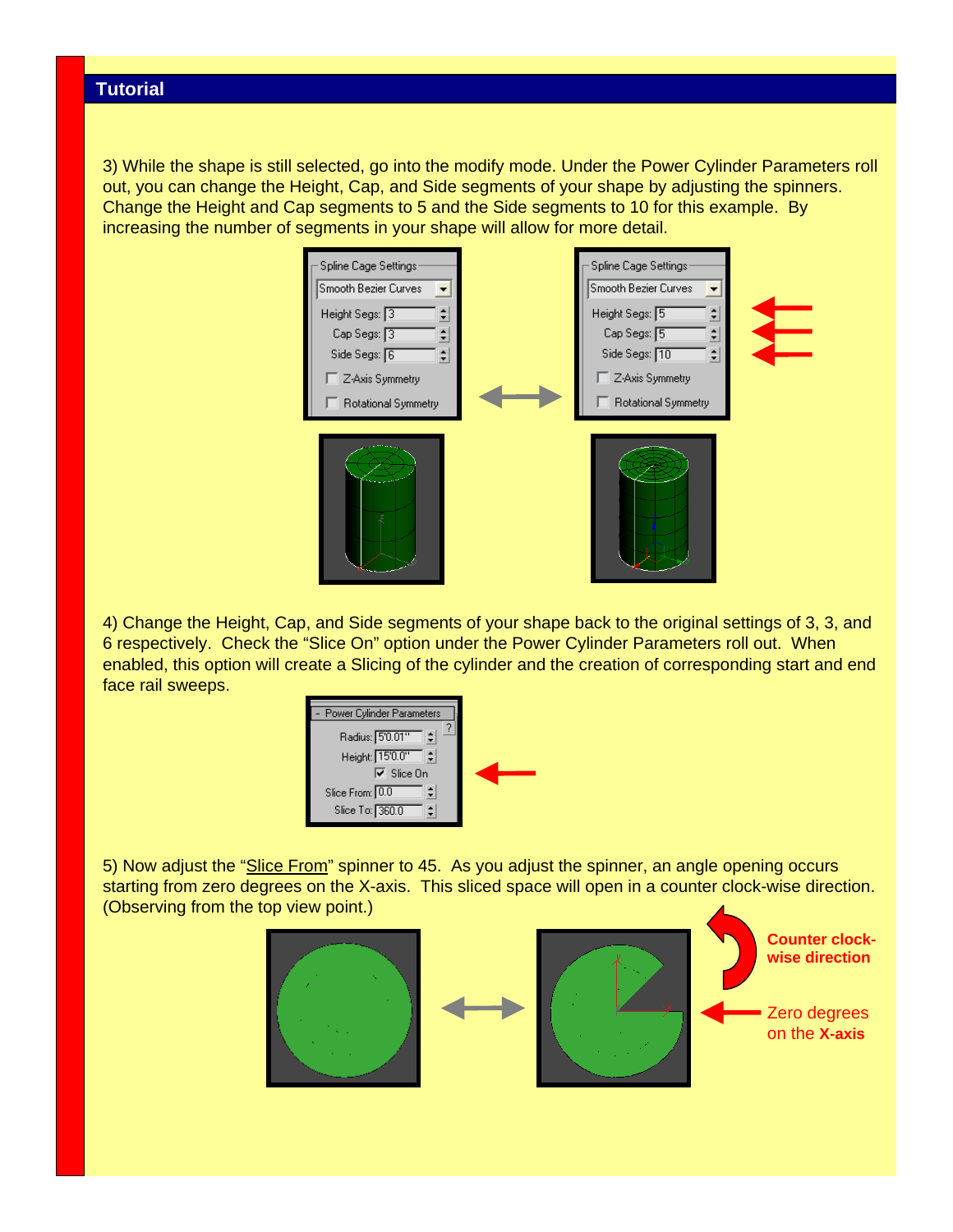

5) By adjusting the "Slice To" spinner from 360 to 315, an angle opening occurs starting from zero degrees on the X-axis. Though, just the opposite of the "Slice From" spinner, the "Slice To" spinner will open in the Clock-wise direction.



#### **A) Smooth Bezier Curves for the Power Cylinder**

1) Change the Spline Cage Type to "Smooth Bezier Curves", if not already done. Select the "Sub Object Points" option of your "Pwr\_Cylinder" sub-object. Highlight the third row of points on your object. Scale the selected points inward to deflate the cylinder along these edges.

• The "Sub Object Curve" sub-object allows you to grab a complete Edge on your object. You can also use the "Ctrl" key to select multiple Sub Object Points and Edges.



• When working in the "Smooth Bezier Curves" mode, the Smooth Bezier Curves will consist of "Smooth" Bezier points. Go to the Sub Object Point mode and select the top right corner and pull outward. By dragging the Smooth Bezier points, you can alter your object in a variety of ways.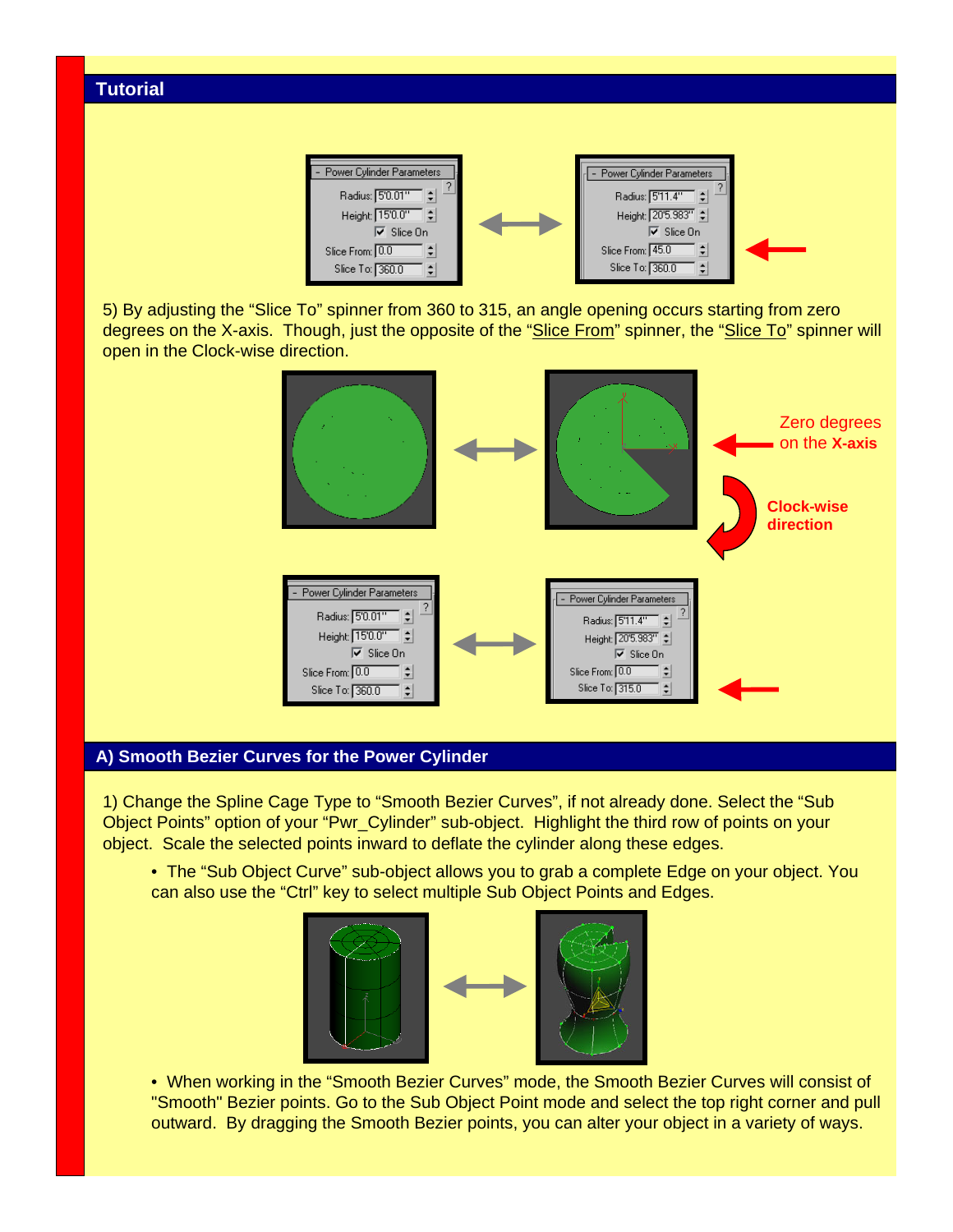## **A) Smooth Bezier Curves for the Power Cylinder**



2) Create another Cylinder. Select the third row of Sub Object Points and Scale inward. Now select from the top (cap) of the object the center most points and drag upwards.



4) While your shape is still selected, Click the "Z-Axis Symmetry" option. This option specifies that a symmetry will be applied at the local Z-Axis about the X Y plane.

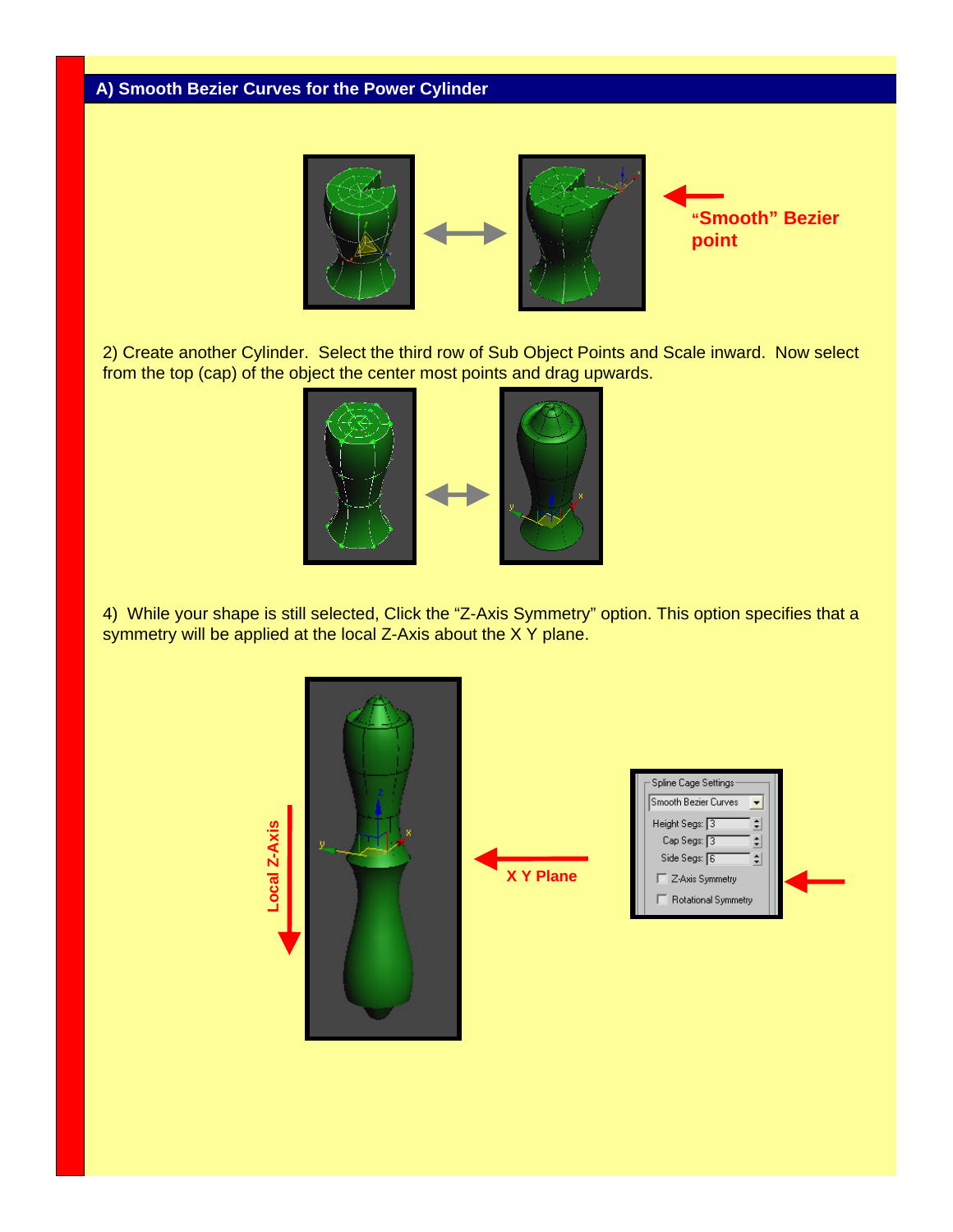5) Select a "Sub Object point" on the original shape and drag along the local Y-axis". Any changes you make to the original shape's sub-d will be reflected on the mirrored shape.



6) Examining the Edge Rounding options. Edge Rounding is useful for smoothing between all edges of your Power Cylinder. If symmetry is turned on, it will also blend the connection between the symmetric objects.

Go back to the original "peg roller" looking object. While your shape is still selected, turn on the "Rounding Turned On" option and adjust the "Round Size %" spinner.



By Adjusting the "Round Size %" spinner, the higher the value the smoother the blends between the two mirrored objects surfaces and the edges of the resultant shape.





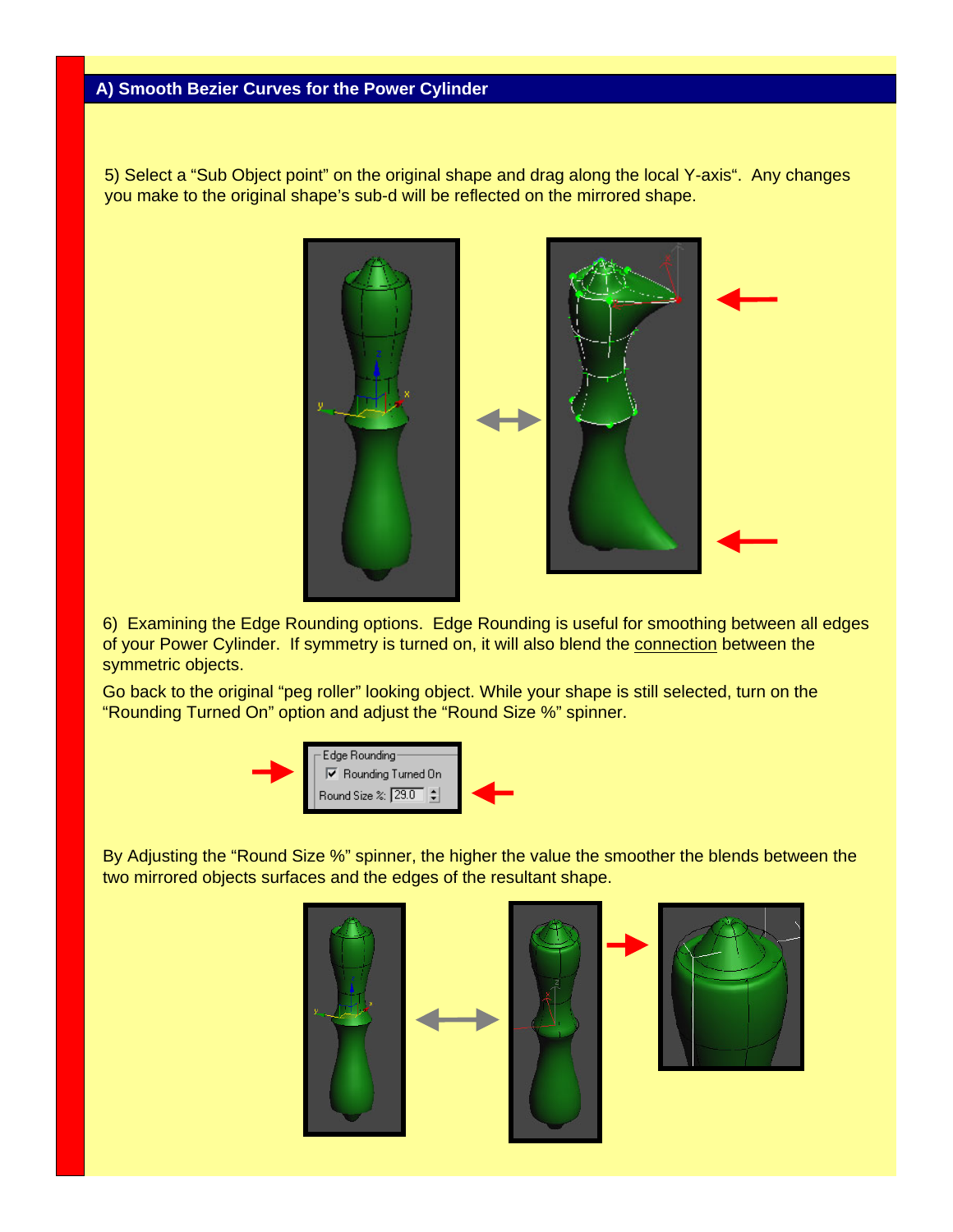When the "Rounding Turned On" option is selected, this is a short cut for turning on the "Step Back Blending" options in the "Power Surface Parameters" panel. When the "Rounding Turned On" option is selected, this option sets the Blending option to "Blend Corners" and the Cross Section Type option to "G2 Blend Section" in the Step Back Blending dialog.



As you adjust the "Round Size %" spinner, the "Step Distance %" spinner within the Step Back Blending dialog adjust simultaneously.



7) Let us discuss **Rotational Symmetry**. This option specifies a symmetry is to be applied about the plane defined on the cylinder axis using the X, Z plane. Create a cylinder object and turn on Rotational Symmetry.



As illustrated above, the Cylinder is divided in half along the X, Z plane which is a 180 degree half cylinder object (360/2 = 180). The other half cylinder is the mirrored object of the first. You can tell this by observing that half the cylinder has the "Power Sketch" lines and the other half does not.

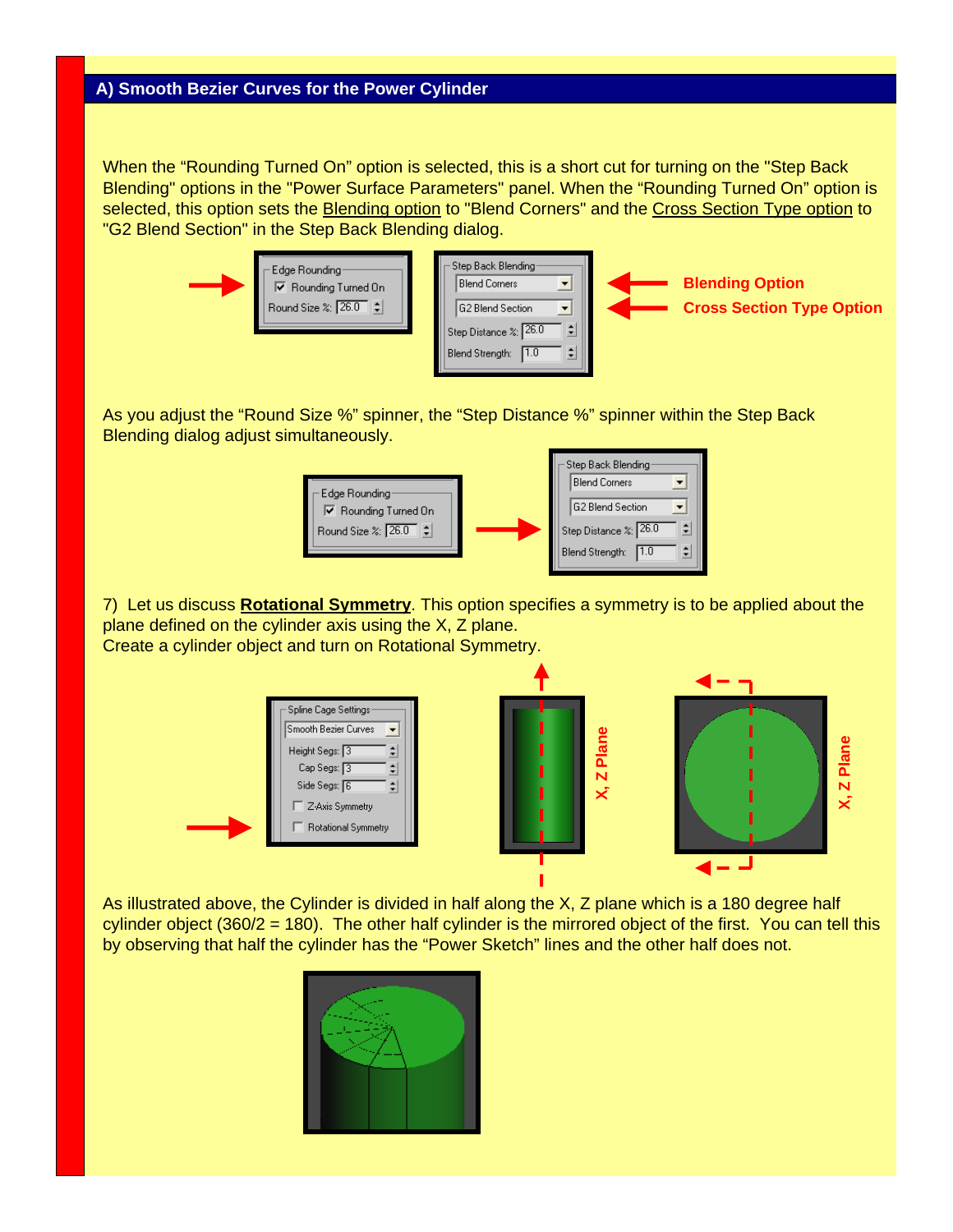Also, notice that the "Slice On" option was automatically selected when the "Rotational Symmetry" option was turned on. In addition, the "Slice To" option was set to 180.



Now you can adjust the "Slice On" and "Slice From" spinners for some interesting effects.



| Power Cylinder Parameters<br>Radius: 2'0.154"        |  |
|------------------------------------------------------|--|
| Height: 8'11.269"   0                                |  |
| $\overline{\mathsf{v}}$ Slice On<br>Slice From: 48.0 |  |
| Slice To: 143.0                                      |  |
|                                                      |  |

**7)** While the shape is still selected, you have the option to adjust the Radius settings under the Power Cylinder Parameters roll out of your shape.

**Radius:** Radius of the cylinder.

| Power Cylinder Parameters                    |  |
|----------------------------------------------|--|
| Radius: 2'0.154"<br>Height: 8'11.269" $\div$ |  |
|                                              |  |
| $\overline{\mathsf{v}}$ Slice On             |  |
| Slice From: 48.0                             |  |
| Slice To: 143.0                              |  |

**Note:** the modification of the Length, Width and Height will reset the spline cage to the shape of the box and loose any edits done on the spline cage. Once you have modified the spline cage, you can change the number of segments without resetting the box shape because the new spline cage is generated using the existing surfaces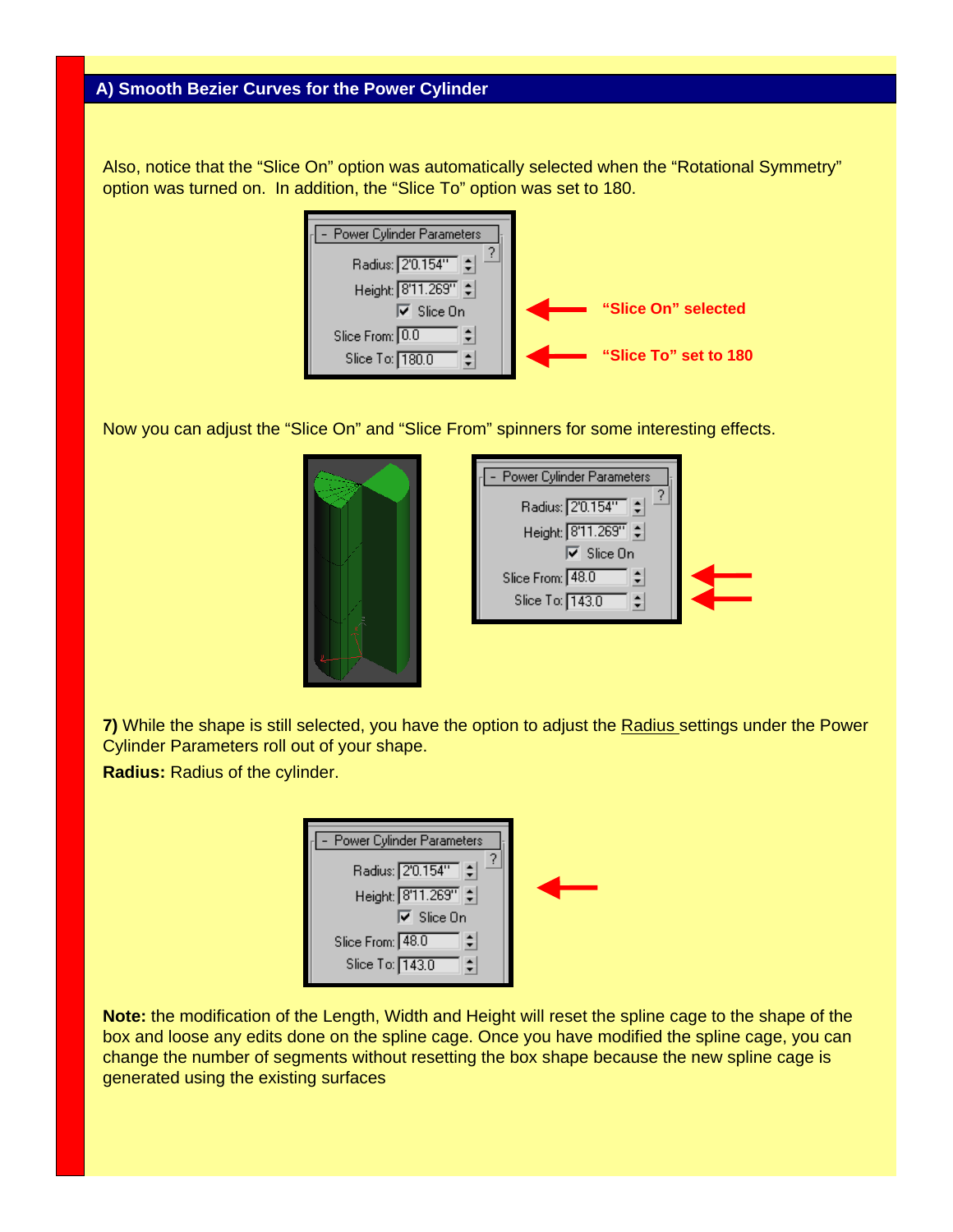The "C1 Bezier Curves" spline cage type works very similar to the "Smooth Bezier Curves" spline cage type except for the operation of the Bezier curves.

1) Let us look at the operation of the "C1 Bezier Curves" points.

When working in the "C1 Bezier Curves" mode, the C1 Bezier Curves will consist of "C1" Bezier points. The C1 Bezier point contains Three sets of Control Handles for the edges of your Cylinder and Two sets of Control Handles for the side surface, top, and bottom of your Cylinder to assist you in defining your shape.



**Recap:** For the Cylinder, the "Smooth Bezier Curves" use "Smooth" Bezier points and the "C1 Bezier Curves" use Three sets of Control Handles for the edges of your Cylinder and Two sets of Control Handles for the side surface, top, and bottom.





**"C1" Bezier point with three sets of control handles**

2) By altering the Control handles you can create interesting forms.